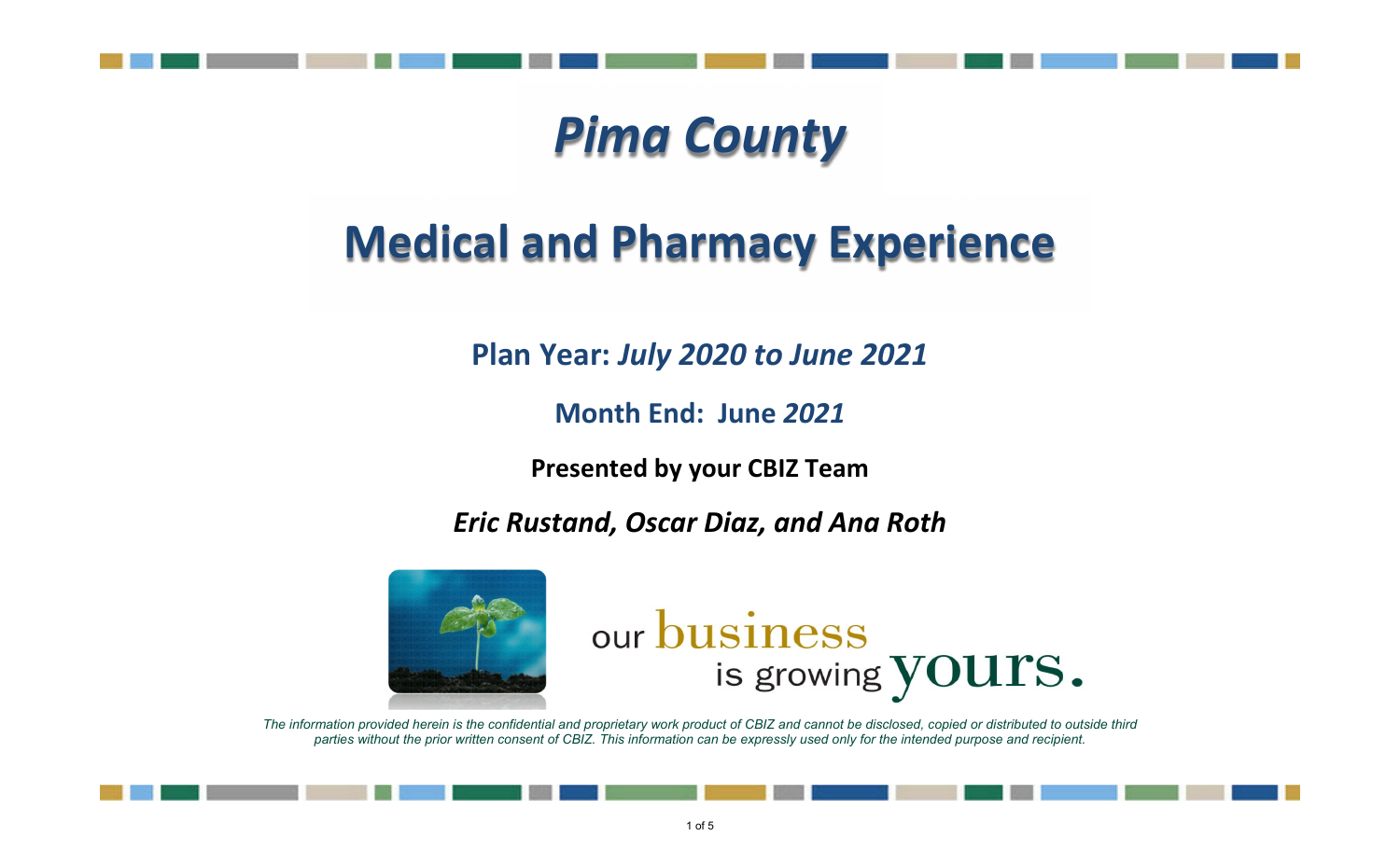## **Pima County Medical Plan Costs - Incurred and Paid Plan Year: July 2020 to June 2021 (as of June 2021)**

|              |                                                                 |                                                                        | <b>Loss Ratio</b>                                                      |                                                                        |                                                                        |                                                                        |        | <b>PEPM Costs</b>                                                |                                       |                                       |                                                                                                                                                   |                                       |                                       |
|--------------|-----------------------------------------------------------------|------------------------------------------------------------------------|------------------------------------------------------------------------|------------------------------------------------------------------------|------------------------------------------------------------------------|------------------------------------------------------------------------|--------|------------------------------------------------------------------|---------------------------------------|---------------------------------------|---------------------------------------------------------------------------------------------------------------------------------------------------|---------------------------------------|---------------------------------------|
| Month        | 2020-2021<br><b>Actual Claims</b><br>vs. Expected<br>Claims (%) | 2019-2020<br><b>Actual Claims vs.</b><br><b>Expected Claims</b><br>(%) | 2018/2019<br><b>Actual Claims vs.</b><br><b>Expected Claims</b><br>(%) | 2017/2018<br><b>Actual Claims vs.</b><br><b>Expected Claims</b><br>(%) | 2016/2017<br><b>Actual Claims vs.</b><br><b>Expected Claims</b><br>(%) | 2015/2016<br><b>Actual Claims vs.</b><br><b>Expected Claims</b><br>(%) |        | 2020-2021<br><b>Total Claims Paid</b><br>and Other Costs<br>(\$) | 2019-2020<br><b>Total Claims Paid</b> | 2018/2019<br><b>Total Claims Paid</b> | 2017/2018<br><b>Total Claims Paid</b><br>and Other Costs (\$) and Other Costs (\$) and Other Costs (\$) and Other Costs (\$) and Other Costs (\$) | 2016/2017<br><b>Total Claims Paid</b> | 2015/2016<br><b>Total Claims Paid</b> |
| Jul          | 88.2%                                                           | 32.9%                                                                  | 29.2%                                                                  | 24.6%                                                                  | 21.9%                                                                  | 36.0%                                                                  |        | 875                                                              | 436                                   | 382                                   | 371                                                                                                                                               | 353                                   | 420                                   |
| Aug          | 71.7%                                                           | 62.2%                                                                  | 53.0%                                                                  | 49.5%                                                                  | 51.5%                                                                  | 49.8%                                                                  |        | 750                                                              | 640                                   | 529                                   | 534                                                                                                                                               | 548                                   | 511                                   |
| Sep          | 70.0%                                                           | 75.1%                                                                  | 68.9%                                                                  | 60.1%                                                                  | 58.8%                                                                  | 65.7%                                                                  |        | 737                                                              | 730                                   | 627                                   | 603                                                                                                                                               | 597                                   | 616                                   |
| Oct          | 102.1%                                                          | 101.4%                                                                 | 69.1%                                                                  | 78.1%                                                                  | 63.9%                                                                  | 72.8%                                                                  |        | 981                                                              | 913                                   | 628                                   | 720                                                                                                                                               | 630                                   | 662                                   |
| Nov          | 78.4%                                                           | 85.4%                                                                  | 80.3%                                                                  | 70.9%                                                                  | 70.0%                                                                  | 72.8%                                                                  |        | 800                                                              | 801                                   | 697                                   | 673                                                                                                                                               | 670                                   | 662                                   |
| <b>Dec</b>   | 57.5%                                                           | 65.6%                                                                  | 70.8%                                                                  | 87.9%                                                                  | 78.6%                                                                  | 78.5%                                                                  |        | 642                                                              | 664                                   | 639                                   | 785                                                                                                                                               | 727                                   | 699                                   |
| Jan          | 90.0%                                                           | 99.2%                                                                  | 123.0%                                                                 | 95.2%                                                                  | 78.8%                                                                  | 88.2%                                                                  |        | 888                                                              | 897                                   | 961                                   | 833                                                                                                                                               | 729                                   | 762                                   |
| Feb          | 96.4%                                                           | 120.1%                                                                 | 109.7%                                                                 | 79.2%                                                                  | 84.6%                                                                  | 86.6%                                                                  |        | 937                                                              | 1,043                                 | 879                                   | 728                                                                                                                                               | 768                                   | 751                                   |
| Mar          | 79.4%                                                           | 99.7%                                                                  | 101.4%                                                                 | 78.9%                                                                  | 80.1%                                                                  | 79.3%                                                                  |        | 808                                                              | 901                                   | 828                                   | 726                                                                                                                                               | 737                                   | 703                                   |
| Apr          | 111.6%                                                          | 101.0%                                                                 | 125.7%                                                                 | 101.8%                                                                 | 85.0%                                                                  | 96.4%                                                                  |        | 1,051                                                            | 910                                   | 978                                   | 876                                                                                                                                               | 770                                   | 814                                   |
| May          | 113.9%                                                          | 89.8%                                                                  | 115.9%                                                                 | 110.5%                                                                 | 110.5%                                                                 | 100.4%                                                                 |        | 1,069                                                            | 831                                   | 917                                   | 933                                                                                                                                               | 938                                   | 840                                   |
| Jun          | 110.5%                                                          | 103.2%                                                                 | 100.3%                                                                 | 90.6%                                                                  | 83.6%                                                                  | 94.5%                                                                  |        | 1,043                                                            | 925                                   | 820                                   | 802                                                                                                                                               | 761                                   | 800                                   |
| <b>Total</b> | 89.0%                                                           | 86.4%                                                                  | 87.2%                                                                  | 77.2%                                                                  | 72.3%                                                                  | 76.7%                                                                  |        | 881                                                              | 808                                   | 740                                   | 715                                                                                                                                               | 686                                   | 687                                   |
|              |                                                                 |                                                                        |                                                                        |                                                                        |                                                                        |                                                                        | % Diff | 9.0%                                                             | 9.3%                                  | 3.4%                                  | 4.3%                                                                                                                                              | $-0.1%$                               |                                       |

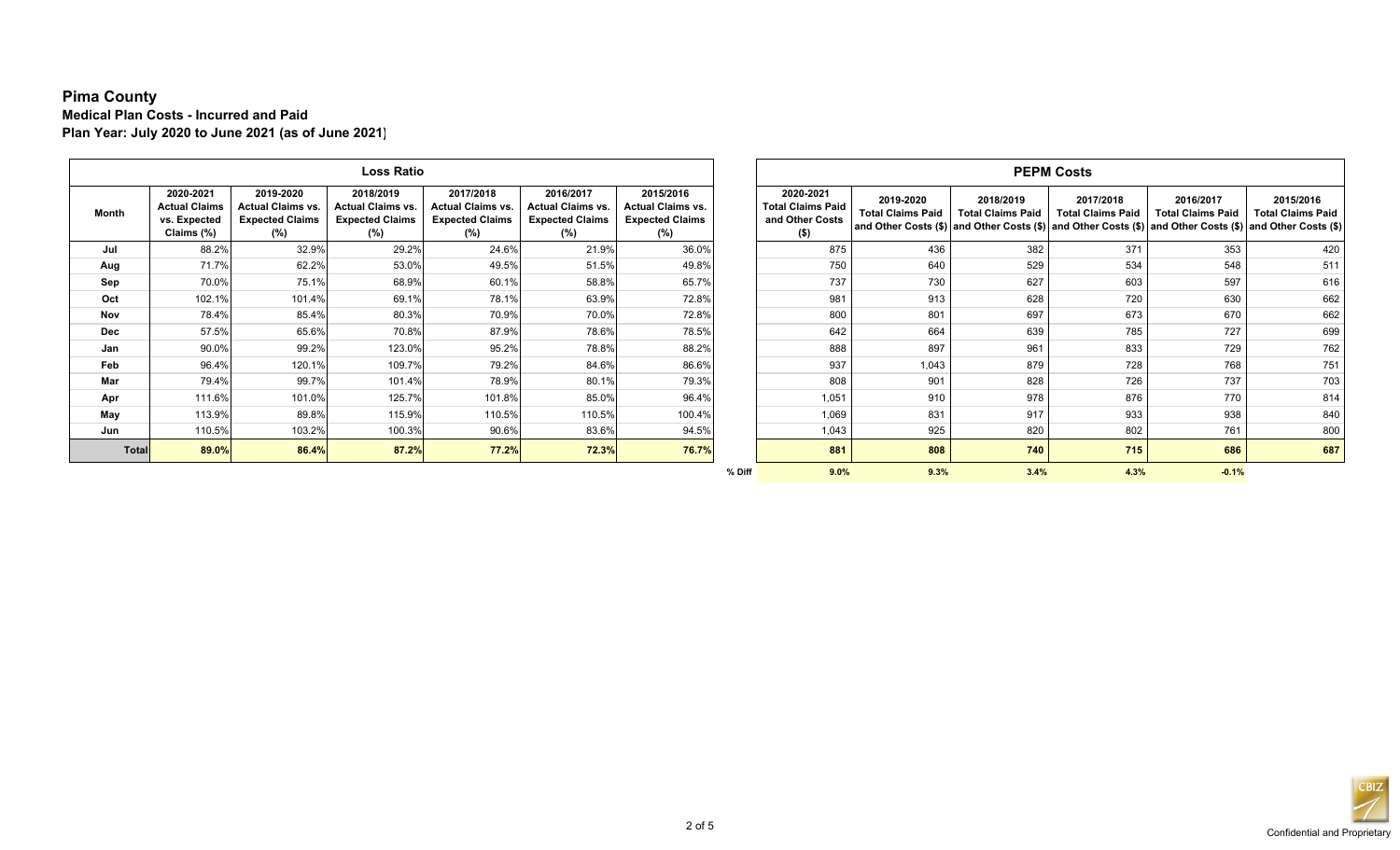## **Pima County**

#### **Medical Plan Costs - Aetna and CVS Caremark Paid Plan Year: July 2020 to June 2021 (as of June 2021)**

|               |                    |                                             |                                                 |                                     | Loss<br>Ratio                | <b>PEPM Costs</b>                 |                                    |                              |                                                                  |                                                              |                                                       |                                      |                                     |                              |                                                                  |
|---------------|--------------------|---------------------------------------------|-------------------------------------------------|-------------------------------------|------------------------------|-----------------------------------|------------------------------------|------------------------------|------------------------------------------------------------------|--------------------------------------------------------------|-------------------------------------------------------|--------------------------------------|-------------------------------------|------------------------------|------------------------------------------------------------------|
| <b>Month</b>  | <b>Subscribers</b> | <b>Expected</b><br>Claims<br>Liability (\$) | <b>Medical</b><br><b>Claims Paid</b><br>$($ \$) | <b>Rx Claims</b><br>Paid<br>$($ \$) | <b>Rx Rebates</b><br>$($ \$) | <b>Stop Loss</b><br>Recovery (\$) | <b>Total Claims</b><br>Paid $(\$)$ | <b>Admin Fees</b><br>$($ \$) | <b>HSA</b><br><b>Contributions</b><br>(active ee's<br>only) (\$) | <b>Total Claims</b><br><b>Paid and Other</b><br>$Costs$ (\$) | Actual<br>Claims vs.<br><b>Expected</b><br>Claims (%) | <b>Paid Claims</b><br>(Medical) (\$) | <b>Paid Claims</b><br>$(Rx)$ $(\$)$ | <b>Total Paid</b><br>$($ \$) | <b>Total Claims</b><br>Paid and<br><b>Other Costs</b><br>$($ \$) |
| А             | в                  | $C = (T^*B)$                                | D                                               | Е                                   |                              | G                                 | $H = (D+E+F+G)$                    | l = (Q*B)                    | $J = (R^*S)$                                                     | $K = (H+H+J)$                                                | $L = (H/C)$                                           | $M = (D/B)$                          | $N = (E+F/B)$                       | $O = (H/B)$                  | $P = (K/B)$                                                      |
| <b>Jul-20</b> | 5,230              | 3,964,915                                   | 2,722,040                                       | 773,404                             | $\overline{\phantom{0}}$     |                                   | 3,495,444                          | 447,845                      | 630,558                                                          | 4,573,847                                                    | 88.2%                                                 | 520                                  | 148                                 | 668                          | 875                                                              |
| Aug-20        | 5,188              | 3,933,075                                   | 1,861,179                                       | 959,722                             |                              |                                   | 2,820,901                          | 444,248                      | 626,475                                                          | 3,891,624                                                    | 71.7%                                                 | 359                                  | 185                                 | 544                          | 750                                                              |
| Sep-20        | 5,162              | 3,913,364                                   | 2,842,069                                       | 1,094,081                           | (1, 198, 296)                |                                   | 2,737,854                          | 442,022                      | 622,808                                                          | 3,802,684                                                    | 70.0%                                                 | 551                                  | (20)                                | 530                          | 737                                                              |
| $Oct-20$      | 5,145              | 3,900,476                                   | 2,911,197                                       | 1,072,894                           | $\overline{\phantom{0}}$     | $\overline{\phantom{0}}$          | 3,984,091                          | 440,566                      | 620,392                                                          | 5,045,050                                                    | 102.1%                                                | 566                                  | 209                                 | 774                          | 981                                                              |
| <b>Nov-20</b> | 5,150              | 3,904,267                                   | 1,960,718                                       | 1,099,249                           |                              |                                   | 3,059,967                          | 440,995                      | 620,559                                                          | 4,121,520                                                    | 78.4%                                                 | 381                                  | 213                                 | 594                          | 800                                                              |
| <b>Dec-20</b> | 5,154              | 3,907,299                                   | 2,259,839                                       | 1,173,282                           | (1, 185, 524)                |                                   | 2,247,597                          | 441,337                      | 621,808                                                          | 3,310,742                                                    | 57.5%                                                 | 438                                  | (2)                                 | 436                          | 642                                                              |
| <b>Jan-21</b> | 5,136              | 3,893,653                                   | 2,375,432                                       | 1,127,841                           |                              |                                   | 3,503,273                          | 439,796                      | 617,809                                                          | 4,560,877                                                    | 90.0%                                                 | 463                                  | 220                                 | 682                          | 888                                                              |
| Feb-21        | 5,088              | 3,857,264                                   | 2,525,520                                       | 1,194,316                           |                              |                                   | 3,719,836                          | 435,685                      | 611,809                                                          | 4,767,330                                                    | 96.4%                                                 | 496                                  | 235                                 | 731                          | 937                                                              |
| Mar-21        | 5.081              | 3,851,957                                   | 2,913,966                                       | 1,242,242                           | (1,097,231)                  |                                   | 3,058,977                          | 435,086                      | 610,976                                                          | 4,105,039                                                    | 79.4%                                                 | 574                                  | 29                                  | 602                          | 808                                                              |
| Apr-21        | 5,088              | 3,857,264                                   | 3,017,063                                       | 1,286,431                           |                              |                                   | 4,303,494                          | 435,685                      | 610,726                                                          | 5,349,905                                                    | 111.6%                                                | 593                                  | 253                                 | 846                          | 1,051                                                            |
| May-21        | 5.071              | 3,844,376                                   | 3,107,149                                       | 1,271,688                           |                              |                                   | 4,378,837                          | 434,230                      | 607,976                                                          | 5,421,042                                                    | 113.9%                                                | 613                                  | 251                                 | 864                          | 1,069                                                            |
| <b>Jun-21</b> | 5.071              | 3,844,376                                   | 4,003,138                                       | 1,338,221                           | (1,059,736)                  | (31, 939)                         | 4,249,685                          | 434,230                      | 607,476                                                          | 5,291,390                                                    | 110.5%                                                | 789                                  | 55                                  | 838                          | 1,043                                                            |
| <b>Total</b>  | 61,564             | 46,672,284                                  | 32,499,310                                      | 13,633,371                          | (4, 540, 787)                | (31, 939)                         | 41,559,955                         | 5,271,725                    | 7,409,370                                                        | 54,241,051                                                   | 89.0%                                                 | 528                                  | 148                                 | 675                          | 881                                                              |

#### **Avg 5,130**

| Admin Fees (\$)                          | O     |
|------------------------------------------|-------|
| Admin Fees PEPM                          | 80.06 |
| ISL Fee PEPM (\$1M with a Paid Contract) | 5.57  |
| Total PEPM Fees for the PPO Plan         | 85.63 |

| Claim Factors (\$)                 |  |  |  |  |
|------------------------------------|--|--|--|--|
| <b>Expected Claims Factor PEPM</b> |  |  |  |  |

| <b>HSA Contribution (\$)</b> | <b>Annual Amt</b> | <b>Monthly Amt</b> |
|------------------------------|-------------------|--------------------|
| EE Only                      | 1.000             | 83.33              |
| EE & Family                  | 2.000             | 166.66             |

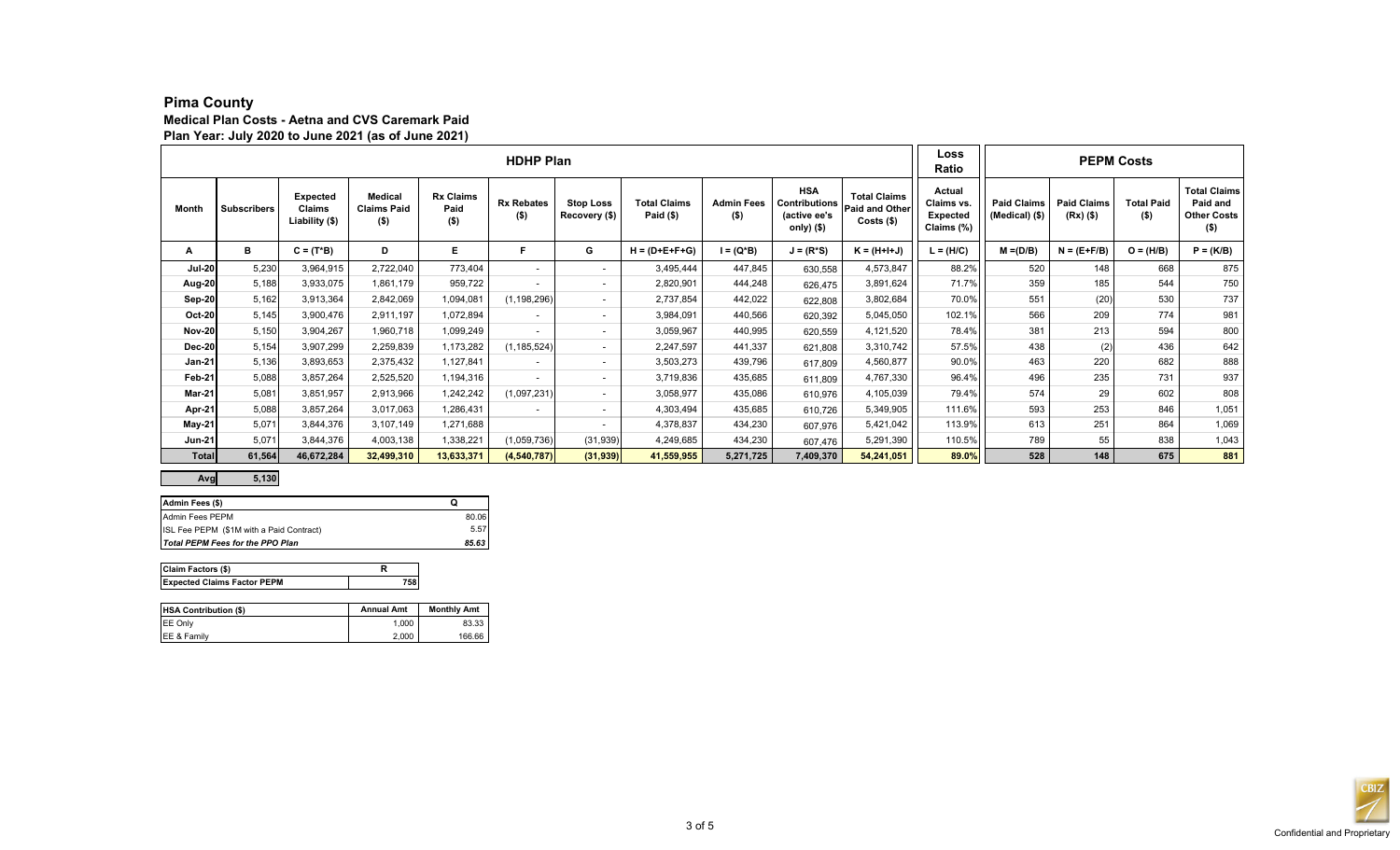### **Pima County Medical Plan Costs - Aetna and CVS Caremark Incurred and Paid Plan Year: July 2019 to June 2020**

|               |                    |                                             |                                              |                                     | <b>Loss Ratio</b>            |                                   | <b>PEPM Costs</b>               |                              |                                                                  |                                                              |                                                    |                                                                                                         |               |                                                                  |             |
|---------------|--------------------|---------------------------------------------|----------------------------------------------|-------------------------------------|------------------------------|-----------------------------------|---------------------------------|------------------------------|------------------------------------------------------------------|--------------------------------------------------------------|----------------------------------------------------|---------------------------------------------------------------------------------------------------------|---------------|------------------------------------------------------------------|-------------|
| Month         | <b>Subscribers</b> | <b>Expected</b><br>Claims<br>Liability (\$) | <b>Medical</b><br><b>Claims Paid</b><br>(\$) | <b>Rx Claims</b><br>Paid<br>$($ \$) | <b>Rx Rebates</b><br>$($ \$) | <b>Stop Loss</b><br>Recovery (\$) | <b>Total Claims</b><br>Paid $($ | <b>Admin Fees</b><br>$($ \$) | <b>HSA</b><br><b>Contributions</b><br>(active ee's<br>only) (\$) | <b>Total Claims</b><br><b>Paid and Other</b><br>$Costs$ (\$) | <b>Actual Claims</b><br>vs. Expected<br>Claims (%) | <b>Paid Claims</b><br><b>Paid Claims</b><br><b>Total Paid</b><br>(Medical) (\$)<br>(Rx) (\$)<br>$($ \$) |               | <b>Total Claims</b><br>Paid and<br><b>Other Costs</b><br>$($ \$) |             |
| А             | в                  | $C = (T^*B)$                                | D                                            | E                                   | Е                            | G                                 | $H = (D + E + F + G)$           | $I = (Q^*B)$                 | $J = (R^*S)$                                                     | $K = (H+H+J)$                                                | $L = (H/C)$                                        | $M = (D/B)$                                                                                             | $N = (E+F/B)$ | $O = (H/B)$                                                      | $P = (K/B)$ |
| <b>Jul-19</b> | 5,117              | 3,563,939                                   | 466,436                                      | 704,436                             | $\overline{\phantom{0}}$     | $\blacksquare$                    | 1,170,872                       | 435,764                      | 621,892                                                          | 2,228,527                                                    | 32.9%                                              | 91                                                                                                      | 138           | 229                                                              | 436         |
| Aug-19        | 5,115              | 3,562,546                                   | 1,275,380                                    | 940,173                             | $\overline{\phantom{0}}$     |                                   | 2,215,553                       | 435,593                      | 622,392                                                          | 3,273,538                                                    | 62.2%                                              | 249                                                                                                     | 184           | 433                                                              | 640         |
| Sep-19        | 5,130              | 3,572,994                                   | 1,797,139                                    | 885,357                             | $\overline{\phantom{0}}$     | $\overline{\phantom{0}}$          | 2,682,496                       | 436,871                      | 624,558                                                          | 3,743,925                                                    | 75.1%                                              | 350                                                                                                     | 173           | 523                                                              | 730         |
| Oct-19        | 5,135              | 3,576,476                                   | 2,556,415                                    | 1,071,322                           | $\overline{\phantom{0}}$     | $\overline{\phantom{0}}$          | 3,627,737                       | 437,297                      | 622,892                                                          | 4,687,925                                                    | 101.4%                                             | 498                                                                                                     | 209           | 706                                                              | 913         |
| <b>Nov-19</b> | 5.154              | 3,589,709                                   | 2,069,630                                    | 995,164                             |                              |                                   | 3,064,794                       | 438,915                      | 625,642                                                          | 4,129,350                                                    | 85.4%                                              | 402                                                                                                     | 193           | 595                                                              | 801         |
| <b>Dec-19</b> | 5,168              | 3,599,460                                   | 2,184,132                                    | 1,058,296                           | (881, 121)                   | $\overline{\phantom{0}}$          | 2,361,307                       | 440,107                      | 627,808                                                          | 3,429,222                                                    | 65.6%                                              | 423                                                                                                     | 34            | 457                                                              | 664         |
| Jan-20        | 5.162              | 3,595,281                                   | 2,423,957                                    | 1,140,811                           | $\overline{\phantom{a}}$     | $\overline{\phantom{0}}$          | 3,564,768                       | 439,596                      | 626,975                                                          | 4,631,339                                                    | 99.2%                                              | 470                                                                                                     | 221           | 691                                                              | 897         |
| Feb-20        | 5.157              | 3,591,799                                   | 3,212,840                                    | 1,099,780                           |                              | $\overline{\phantom{0}}$          | 4,312,620                       | 439,170                      | 626,475                                                          | 5,378,265                                                    | 120.1%                                             | 623                                                                                                     | 213           | 836                                                              | 1,043       |
| Mar-20        | 5.177              | 3,605,729                                   | 3,268,726                                    | 1,292,365                           | (964, 456)                   | $\overline{\phantom{0}}$          | 3,596,635                       | 440,873                      | 627,642                                                          | 4,665,150                                                    | 99.7%                                              | 631                                                                                                     | 63            | 695                                                              | 901         |
| Apr-20        | 5.222              | 3,637,071                                   | 2,505,253                                    | 1,169,084                           | $\overline{\phantom{a}}$     | $\overline{\phantom{0}}$          | 3,674,337                       | 444,706                      | 631,308                                                          | 4,750,351                                                    | 101.0%                                             | 480                                                                                                     | 224           | 704                                                              | 910         |
| May-20        | 5,240              | 3,649,608                                   | 2,040,220                                    | 1,237,122                           | $\overline{\phantom{a}}$     | $\overline{\phantom{0}}$          | 3,277,342                       | 446,238                      | 631,475                                                          | 4,355,055                                                    | 89.8%                                              | 389                                                                                                     | 236           | 625                                                              | 831         |
| <b>Jun-20</b> | 5.224              | 3,638,464                                   | 3,426,606                                    | 1,298,013                           | (968, 511)                   | $\overline{\phantom{0}}$          | 3,756,107                       | 444,876                      | 629,558                                                          | 4,830,541                                                    | 103.2%                                             | 656                                                                                                     | 63            | 719                                                              | 925         |
| <b>Total</b>  | 62,001             | 43,183,076                                  | 27,226,734                                   | 12,891,922                          | (2,814,088)                  | $\sim$                            | 37,304,568                      | 5,280,005                    | 7,518,616                                                        | 50,103,189                                                   | 86.4%                                              | 439                                                                                                     | 163           | 602                                                              | 808         |

**Avg 5,167**

| Admin Fees (\$)                           |       |
|-------------------------------------------|-------|
| Admin Fees PEPM                           | 80.19 |
| ISL Fee PEPM (\$1M with a 12/15 Contract) | 4.97  |
| Total PEPM Fees for the PPO Plan          | 85.16 |

| Claim Factors (\$)                 |  |
|------------------------------------|--|
| <b>Expected Claims Factor PEPM</b> |  |

| <b>HSA Contribution (\$)</b> | <b>Annual Amt</b> | <b>Monthly Amt</b> |
|------------------------------|-------------------|--------------------|
| <b>IEE Only</b>              | 1.000             | 83.33              |
| EE & Family                  | 2.000             | 166.66             |